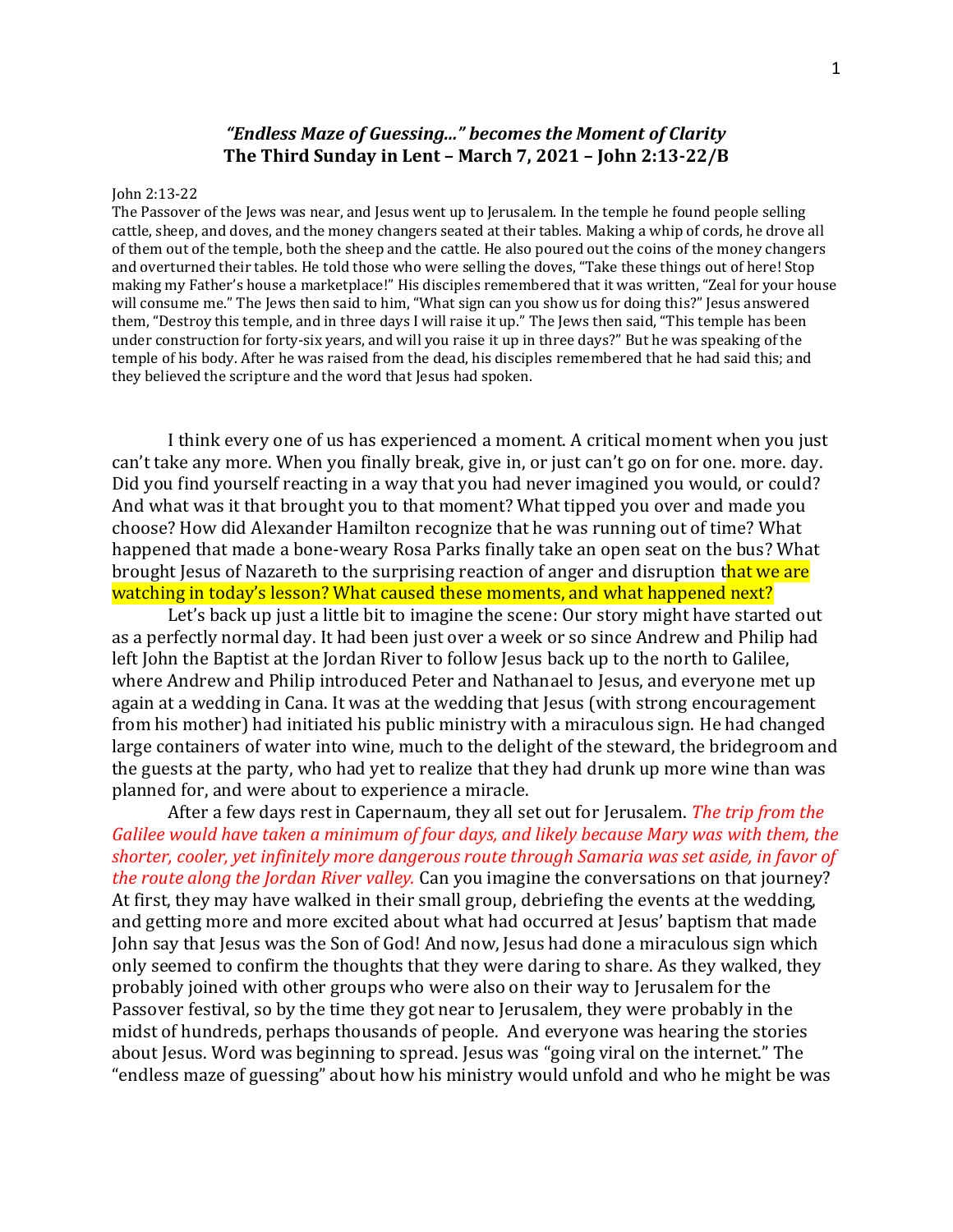gathering speed, hurtling toward one moment of righteous anger that would clarify his ministry for the next three years.

Anger. It is a universal human emotion. We all have it. We mostly try to avoid it. Because the simple part of responding to the cues of our own anger is probably the hardest part: to identify what we are angry about; what is the deeper emotion that anger is trying to hide. (Are you with me on that?) Because anger is what we call a "masking" emotion. It is not pure – in and of itself – but there is always something deeper that is brewing just underneath the surface that might be revealed if the anger was not hiding it, masking it, so to speak. And we all know how good it feels to take off our masks and take a deep, cleansing breath again! Few of us are any good at defining what those deeper emotions might be – and even if we can, we would be hard-pressed to actually reveal it to someone else.

But you can see this idea illustrated in Jesus' anger – in the disruption of the economy that had been serving the Temple for years. Let's try to learn from Jesus, and understand that sometimes our anger is telling us something so important that we shouldn't ignore it... That we must say something, and maybe even do something...because anger can help clarify things. And in this moment, Jesus had clarity. He knew what was the Father's will for all of us, and he saw that will be turned away. It wasn't the fact of animals being sold for the convenience of those who would come to sacrifice with hearts that sought release from burdens and forgiveness of sins. It wasn't that money was being changed so that even the coins would not honor other "gods" in heaven or on earth. These enterprises, in themselves, were not the problem. In more contemporary words, the lyrics from Jesus Christ Superstar have Jesus shouting, "My Temple should be a house of prayer. But you have made it a den of thieves..." Jesus was disappointed. Jesus' righteousness was indignant. Jesus was deeply pained that folks would lose their focus on this one place on earth where God was accessible to humanity and received the gifts of sacrifice and prayer. Perhaps it was too much all at once. So anger covered it all over.

Most Bibles title these stories to identify them quickly. This scene is often titled the Scourging of the Temple or The Cleansing of the Temple. What turn Jesus' stomach was that the people had gotten so carried away with "doing" Temple, they had forgotten to worship God. So Jesus, energized by his emotions...scourges, purifies, cleanses the Temple so that it might no longer be a marketplace, but a place to worship God. A place apart. A sanctuary. A Temple. No longer a convenience, or a standard for faithful conduct, but a sanctuary for the hurting. No longer a place where forgiveness can be exchanged for animals. No longer a receptable to receive money to line the pockets of the religious hierarchy, but a place where widows, orphans and aliens could come to be cared for and supported. And how did he do it? Through anger. Through an anger that is frustrated with what is and directed towards that which stands in the way of what God would have us be.

You have heard us teach that stories that appear in all four of the Gospels need to be taken very seriously. This episode appears in Matthew, Mark and Luke, but falls in the narrative at the very END of Jesus' ministry – immediately after the triumphant entry into Jerusalem on Palm Sunday – and his actions are part and parcel of the charges against him that lead to his crucifixion. But, only in John does Jesus protest in this way at the beginning of his ministry, and the unique details that John provides invite us into deeper reflection of Jesus' anger, and our own. Because only in John does Jesus stop to make a whip of cords...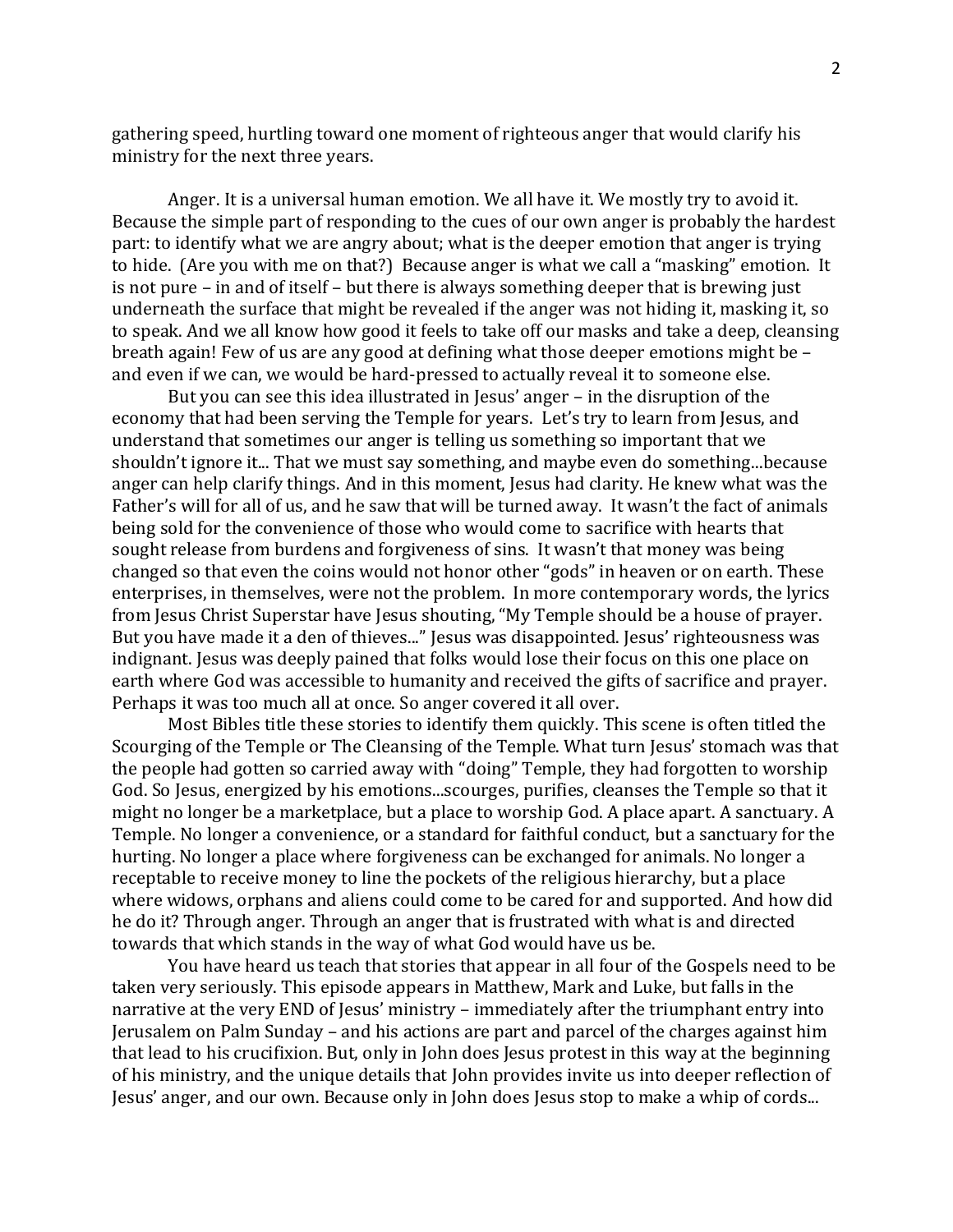Because especially in our world today, given the year we've all had, we are all angry about something, but we have to stop and listen to our anger for it to do us or our world any good... That's a lot of misused anger if you ask me. So, as a culture - as a nation - we have to learn what to do with anger, because right now anger is tearing us apart.

And afterwards, he kicked over tables, he scattered money, he chased off livestock, and no one got hurt. No one died. And through him and the Temple that was his body we were given a new relationship with God, a new place where God dwells. In us.

We must learn from him how to confront what is beneath our anger – but it takes time to discover what is hiding, and so we stop to make a whip of cords. Or take a deep breath. Or a walk in the woods. Or a moment with a child or a companion. Or listen to music. Or read Holy Scripture. Or to talk to God about what we need to learn from our anger... For in your frustration with this world and her people, lies the motivation to make some changes. To bring forward again the Lenten theme from 2020: Take. The. Time.

Because you deserve better, and your anger, channeled, will help you get there. Do not fear your moments of anger, for they are moments of clarity. Stop and listen, for the Spirit still speaks, calling us away from the way of death that we have grown used to and towards new life.

Pastor Susan Langhauser Advent Lutheran Church, Olathe, KS

**RESOURCES:** *Wikipedia.com*; Rev Joe Evans, *"Braid the whip"* for Day1, March 7, 2021; Steven Charleston, *Facebook*; Jeremy Serrano, *ELCA Faith Lens*, March 7; Henri Nouwen, *"A Lenten Prayer"*